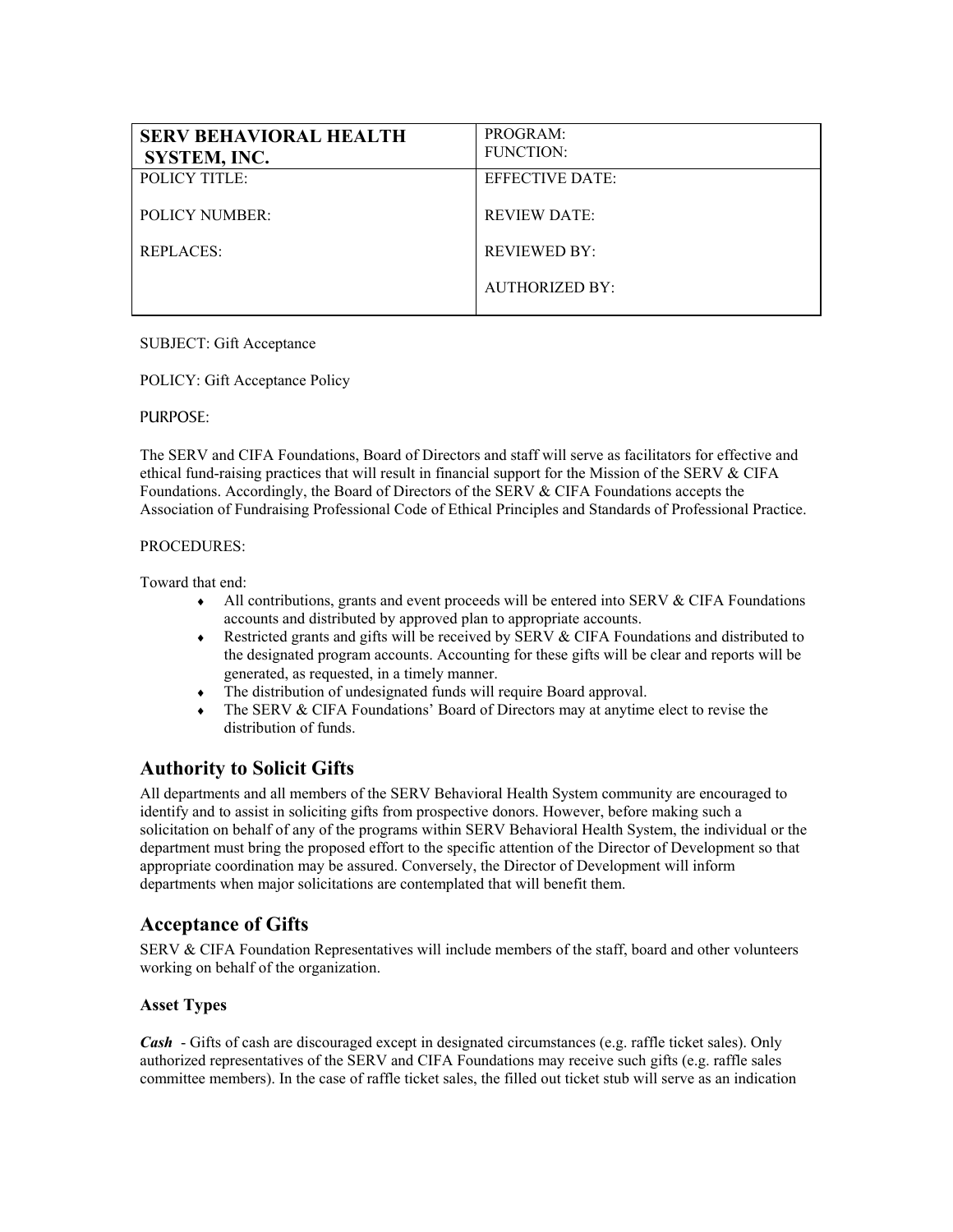of the donor's intention and a receipt for the donation will be issued from the Foundation offices once the money and the ticket stub have been received and processed.

*Checks* – Must be made payable to "SERV Foundation" or "CIFA Foundation". The specific fund for which the check is intended should be noted in the bottom left corner of the check, or in attached correspondence. In no event shall a check intended as a donation be made payable to an individual who represents SERV or CIFA.

*Pledges* –Pledges may be made to any fund at the SERV or CIFA Foundations. A schedule of pledges payable should be included in the fund agreement, letter or other written instruction from the donor.

*Marketable Securities* – Publicly traded stocks and bonds may be electronically transferred, re-registered in the name of SERV or CIFA Foundations, or conveyed through use of a stock power form. SERV & CIFA Foundations will also accept interests in mutual funds. Securities are sold upon receipt. Stock controlled under Securities and Exchange Commission Rule 144 will be held until the restriction on sale expires and then will be sold. Gifts of bonds that require a holding period may be accepted and cashed when the holding period has expired.

Securities that shall not be accepted include those which are assessable or which in any way may create a liability; those that, by their nature, may not be assigned (such as Series E savings bonds); those that have no apparent value.

*Interests in Business Entities* – SERV & CIFA Foundations will not accept, without board approval, a gift making it a principal in a joint venture or business activity in which it participates fully in the risks of operation and has more than limited liability for the conduct of the business (e.g. as a general partner, principal in a joint venture, or as an owner of working interest).

*Real Property* - Gifts of real estate and/or personal property shall be accepted only after the proposed gift has been reviewed by the CEO for statements as to the value of the gift (determined by a qualified appraiser provided by the donor) and any attendant encumbrances or burdens. Unless approved, in advance, by a majority vote of the Board of Directors, acceptance of real or personal property shall be limited to that which is debt-free and title clear. Acceptance of gifts of real estate shall be delayed until the property is certified to be free of hazardous waste and not unduly subject to regulatory restriction(s). A survey should be obtained if there is any question regarding boundaries, easements, or access to the property. SBHS will secure adequate insurance coverage for the property. A signed declaration of the fair market value of the donation must accompany gifts of real property

*Tangible Personal Property* – Gifts of tangible personal property should have a use related to the SERV & CIFA Foundations' exempt purpose. Gifts of such assets as boats, planes, automobiles, artwork, furniture, equipment, jewelry, gems and metals valued in excess of \$5000 must be accompanied by a qualified appraisal. Unless the property is to be used in connection with SERV  $& CIFA$  Foundations' tax-exempt purposes, it will be sold at the highest possible price as soon as possible for the benefit of the SERV  $\&$ CIFA Foundations. A signed declaration of the fair market value of the donation must accompany gifts of tangible personal property.

*Insurance Policies and Proceeds* – Donors my transfer ownership of paid-up policy to either the SERV or CIFA Foundation and take a tax deduction for the interpolated terminal reserve (typically cash surrender value). Donors may transfer ownership of premium-due policies to either the SERV or CIFA Foundation and make income tax deductible contributions in the amount of the premiums. In either case the SERV or CIFA Foundation shall be the owner and permanent beneficiary of the policy and retain the policy in its offices. Upon redemption, the value of the policy may establish a new fund, or contribute to any existing fund at the SERV or CIFA Foundations.